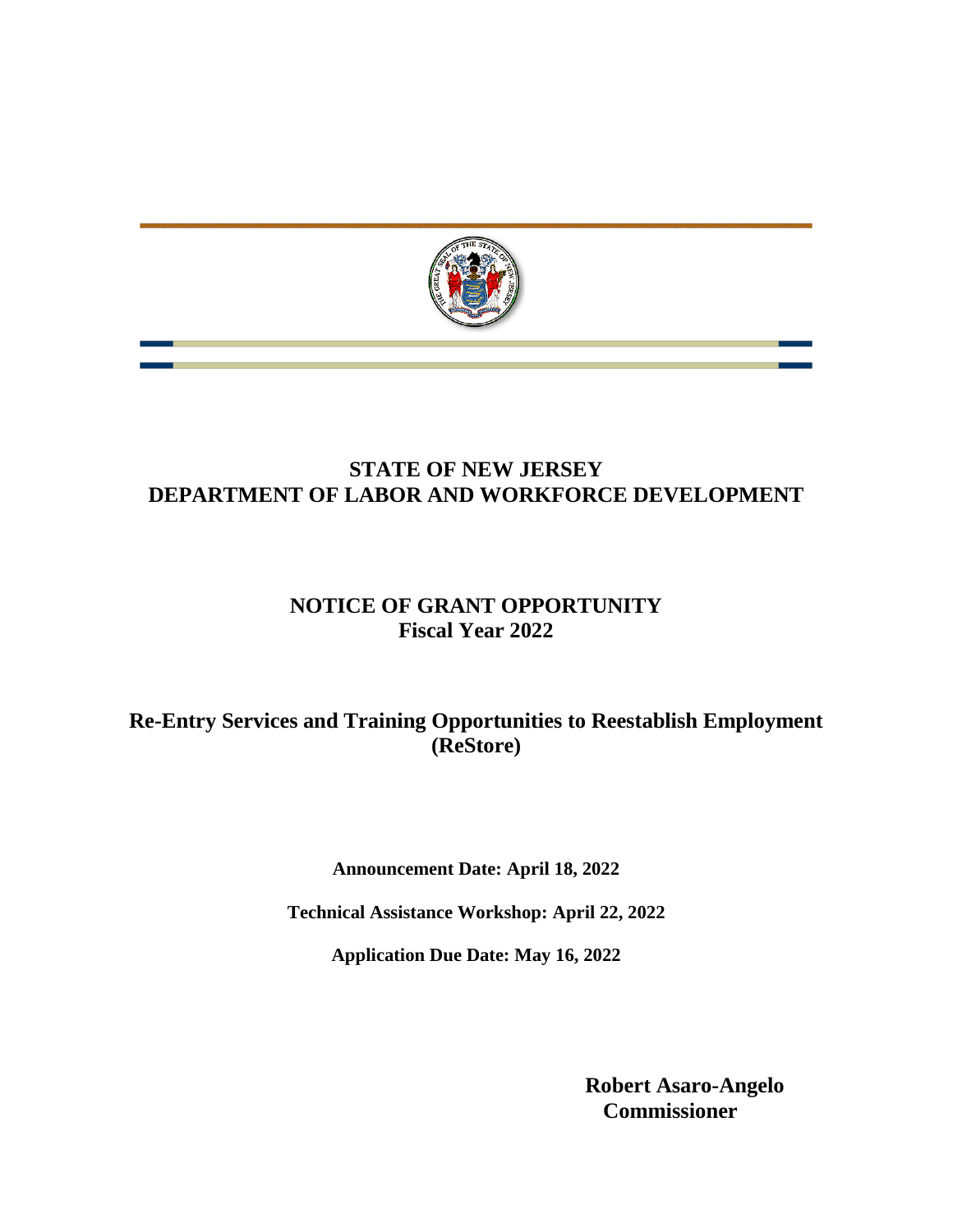#### **Re-Entry Services and Training Opportunities to Reestablish Employment Notice of Grant Opportunity – FY 2022**

#### **TABLE OF CONTENTS**

| Section A: | Name of Grant Program                                           | Page 2  |
|------------|-----------------------------------------------------------------|---------|
| Section B: | Purpose for Which the Grant Funds Will Be Used                  | Page 2  |
| Section C: | <b>Available Funding</b>                                        | Page 2  |
| Section D: | <b>Eligible Applicants</b>                                      | Page 3  |
| Section E: | <b>Targeted Population</b>                                      | Page 4  |
| Section F: | <b>Grantee Responsibilities</b>                                 | Page 4  |
| Section G: | Procedures for Eligible Entities to Apply for Grant Funds       | Page 4  |
| Section H: | <b>Technical Assistance Workshop and Application Submission</b> | Page 5  |
| Section I: | <b>Award Process</b>                                            | Page 5  |
| Section J: | Reporting and On-Site Technical Assistance Visits               | Page 6  |
| Section K: | <b>Program Outcomes</b>                                         | Page 6  |
| Section L: | Proposal Content and Checklist                                  | Page 7  |
| Section K: | <b>Effective Date and Term</b>                                  | Page 10 |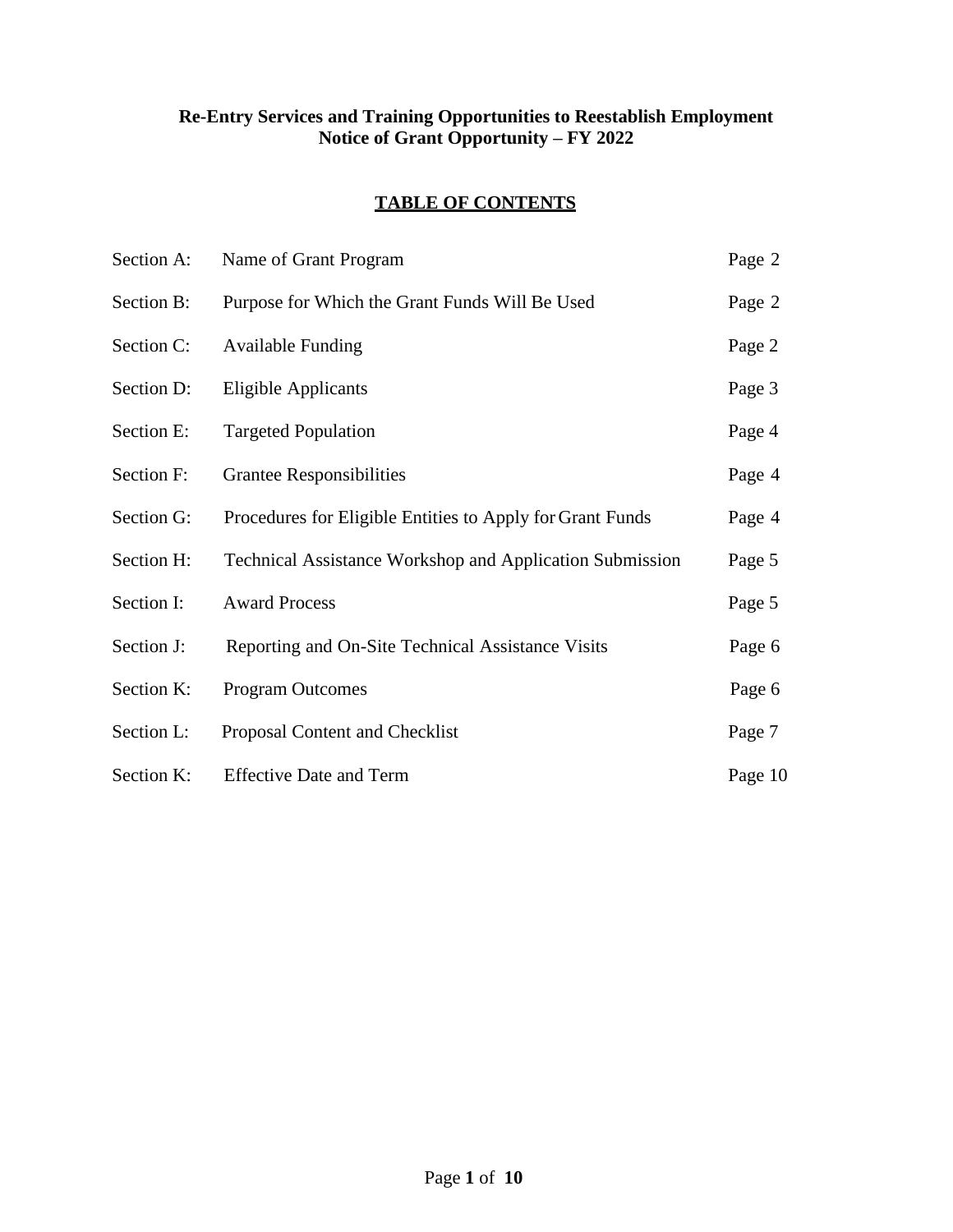# **Re-Entry Services and Training Opportunities to Reestablish Employment (ReStore) Notice of Grant Opportunity FY 2022 Department of Labor and Workforce Development Notice of Availability of Grant Program Funds**

**Take Notice** that, in compliance with NJSA 52:14-34.4 et seq., the Department of Labor (hereinafter "the Department" or "NJDOL") regularly publishes on its website, at [https://nj.gov/labor/](https://nj.gov/labor)[,](http://lwd.dol.state.nj.us/labor) all notices of fund availability pertaining to Federal or State grant funds which may be awarded by the Department. The notices of fund availability may be found on the Department's website under the heading "Public Notices" and the subheading "Notice of Availability of Grant Program Funds."

#### **A. NAME OF GRANT PROGRAM**

The Re-Entry Services and Training Opportunities to Reestablish Employment (ReSTORE) is a competitive grant offered by the Department of Labor.

#### **B. PURPOSE FOR WHICH THE FUNDS WILL BE USED**

This competitive Notice of Grant Opportunity (NGO) aims to increase employment opportunities for parolee and probation clients and significantly reduce the likelihood of recidivism.

The NJDOL, in collaboration with the State Parole Board (SPB) and the State Division of Probation (SDP), seeks to fund proposals that will provide training and job placement services on a fee-for-service basis to parole clients of the SPB and probation clients of the SDP.

There are over 15,000 parole clients throughout New Jersey under the supervision of the SPB and 130,000 probation clients under the supervision of the SDP. The justice-involved population has a much harder time returning to the workforce than other populations of job seekers. They often have multiple barriers to employment and require additional services and unique approaches to resolving issues. Research has shown that employment is a deterrent to recidivism.

#### **C. Available Funding**

The total amount of funding available in Fiscal Year (FY) 2022, June 15, 2022, through June 30, 2023, is estimated to be \$2,900,000 to be made available from the Workforce Development Partnership Fund and is contingent upon availability.

Fee for Placement Services: The grantee will be responsible for providing job coaching and employment preparation, job placement, and tracking employment retention. The maximum reimbursable cost per participant is \$4,000 and shall be payable on the fee-for-service schedule below. Applicants may elect to fund their project at a lower per participant amount to serve more clients.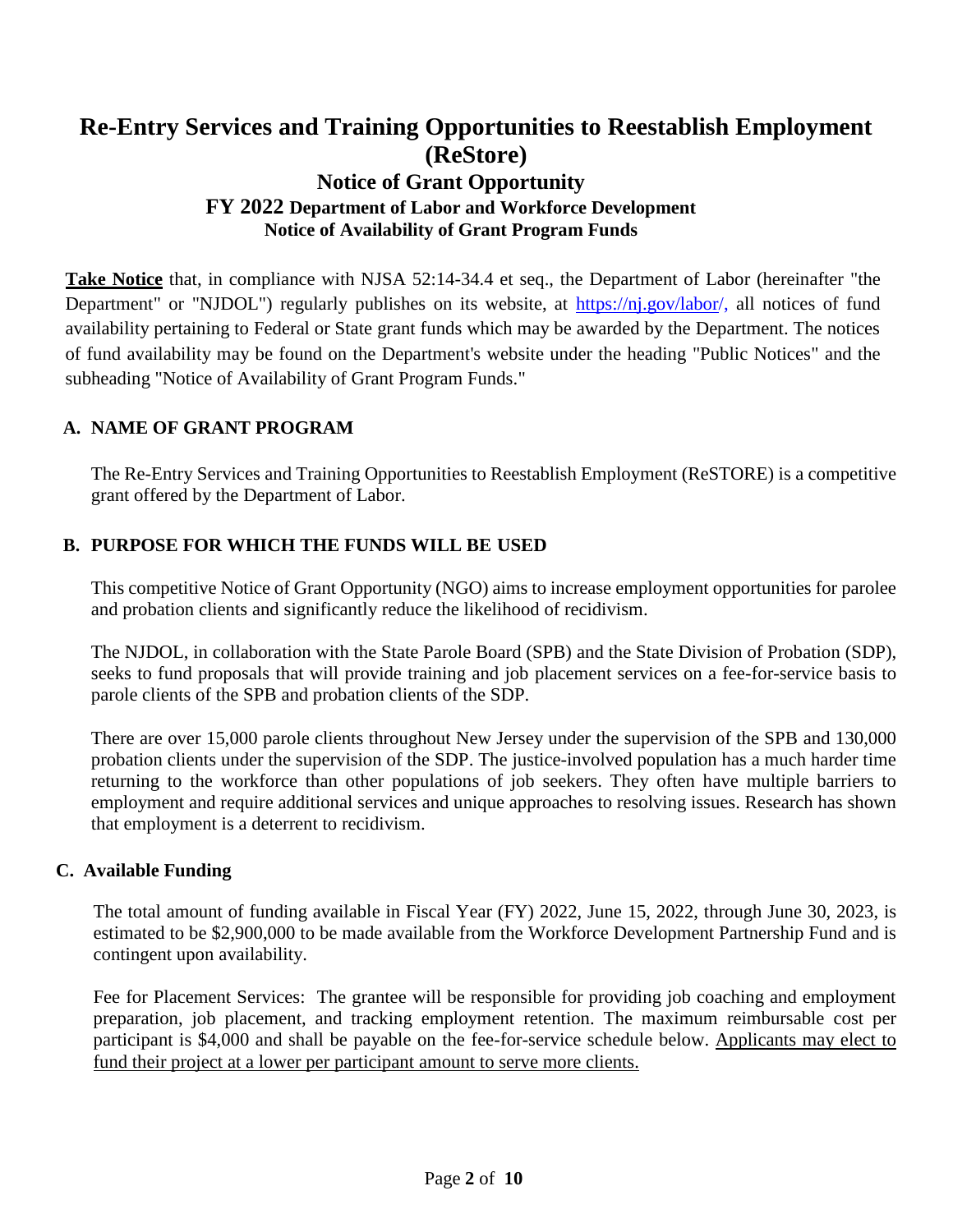#### **D. Eligible Applicants**

Preference will be given to organizations that have demonstrated successful outcomes working with employers to obtain unsubsidized employment for the targeted population. To effectuate this grant's purpose, grantees collaborating with faith-based and community-based educational institutions will be given special consideration. While there must be a lead applicant, NJDOL encourages consortium and collaborative partnerships to meet this grant's goals.

Applicants may apply for more than one grant but must make a separate application for each county. An organization that submits an application for one county is not precluded from participating as a partner in a different organization's application for a separate county.

This competitive grant program is designed to provide grants to lead agencies for employment placement services to participants referred by the SPB and SDP.

To be eligible for this NGO, the applicant must satisfy the following requirements:

- Must be a registered non-profit or for-profit entity or governmental entity;
- Pursuant to NJSA 52:32-44, a for-profit applicant and each proposed subcontractor must have a valid Business Registration Certificate on file with the Division of Revenue. (This statutory requirement does not apply to non-profit organizations, private colleges, universities, or state and municipal agencies.); and
- Required to comply with the Affirmative Action Requirements of Public Law 1975, c. 124 (NJAC 17:27) and the requirements of the Americans with Disabilities Act of 1991 (PL 101-336).

The following organizations are eligible to apply as the lead agency:

- Public or private placement agencies;
- Faith-based and/or community-based organizations;
- Labor organizations;
- Employers and/or contractors;
- Public or private non-profit agencies; and,
- Trade organizations that represent a particular trade, group of trades, contractors, or employers

Applicants must limit program services to parolees under the supervision of the SPB and probation clients under the supervision of SDP within the counties listed below for the two identified Primary Regions.

| <b>Primary Region</b> | <b>County Regions</b>                                                                                 |
|-----------------------|-------------------------------------------------------------------------------------------------------|
| North                 | Bergen, Essex, Hudson, Hunterdon, Middlesex, Morris,<br>Passaic, Somerset, Sussex, Union, and Warren  |
| South                 | Atlantic, Burlington, Camden, Cape May, Cumberland,<br>Gloucester, Mercer, Monmouth, Ocean, and Salem |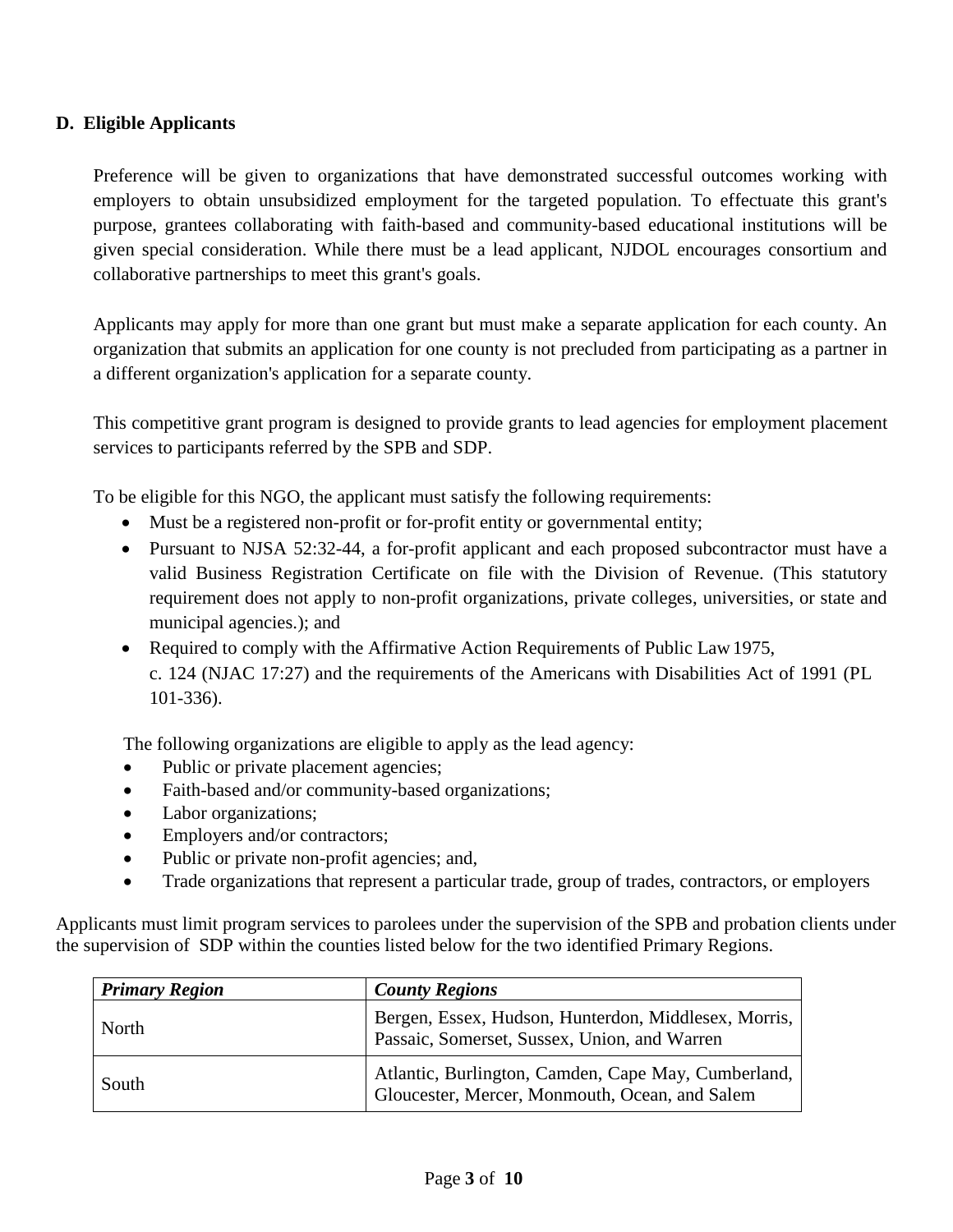Applicants may apply for more than one grant but must make a separate application for each region. An organization that submits an application for one region is not precluded from participating as a partner in a different organization's application for a separate region. The maximum grant award per applicant is \$725,000 based on a minimum of 175 new participants. The actual total award amount is contingent upon the NJDOL approval and available funding. Only the most cost-effective proposals that meet this NGO's requirements will be funded.

## **E. TARGET POPULATION**

Participants of The ReSTORE program must be referred to the program through the State Parole Board, the State Division of Probation, or its respective designees, located in the appropriate districts throughout the State of New Jersey.

## **F. GRANTEE RESPONSIBILITIES:**

**Case Management, Job Placement, and Employer Incentives:** The lead agency will be responsible for coordinating case management services for parolees accepted into the program and assisting with placement and retention services. Costs for case management are included in the assessment, job coaching, and case management benchmark of the agreement. In addition, the lead agency will be responsible for the placement of the trainees into sustainable employment. In an effort to encourage employers to hire participants of ReSTORE, NJDOL may offer on-the-job training (OJT) or a Federal Bonding Program (FBP) fidelity bond to provide a hiring incentive to businesses employing participants of the program, depending on available funding. The OJT and FBP program will be administered separately from this NGO process and will not need to be included in your proposed budget. Detailed information will be provided and explained to applicants awarded through this NGO.

**Grantees** will be charged with ensuring that all participants of the ReSTORE are registered with the local One-Stop Career Centers (OSCC). The OSCC will ensure that all the appropriate resources are made available to the participants and that said participants are aware of any employer incentives available through the OSCC system.

## **G. PROCEDURES FOR ELIGIBLE ENTITIES TO APPLY FOR GRANT FUNDS**

The grantee serves asthe applicant agency of record, the legally recognized fiscal agent for the grant project, and the single point of contact for NJDOL. The grantee will be expected to coordinate all aspects of the grant, i.e., project and spending plan, grant project monitoring and reporting, outreach and recruitment, and fiscal management.

It is essential that the applicant carefully construct result-oriented goals and objectives, accompanied by a program description and budget that provides a comprehensive plan to administer the program successfully.

All applicants are considered new applicants for this funding cycle and will be evaluated on the basis of quality, comprehensiveness, completeness, accuracy, and appropriateness of response to the NGO. The standard evaluation criteria (page 10) will be used to review and select applications.

Under this grant program, applicants must provide a narrative describing their organizational capacity, resources, commitment, and any demonstrated employment, retention, and employer relationship successes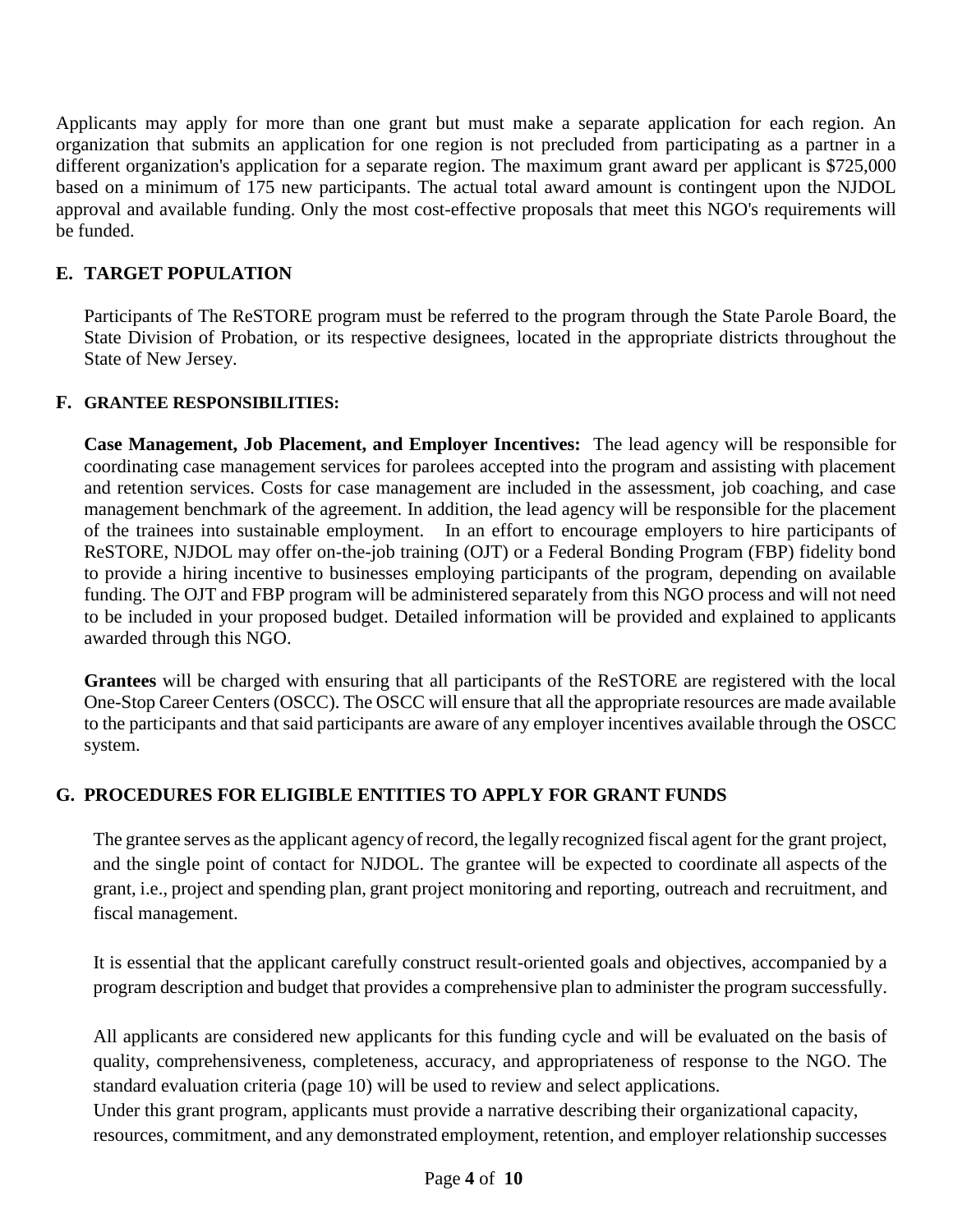working with this grant's targeted population. Such information must be included as part of the applicant's "Narrative" section of the application. Please refer to page 10 for additional information.

## **H. TECHNICAL ASSISTANCE WORKSHOP AND APPLICATION SUBMISSION**

NJDOL will provide a technical assistance workshop via Zoom on April 22, 2022, from 1:00 PM – 3:00 PM. Applicants that wish to attend, please log in using the link displayed below:

## [https://us02web.zoom.us/j/3243315983?pwd=dDI2cTBibnU3MGFCbk9xRjFCeWpWdz09](https://www.google.com/url?q=https://us02web.zoom.us/j/3243315983?pwd%3DdDI2cTBibnU3MGFCbk9xRjFCeWpWdz09&sa=D&source=calendar&ust=1618854751643000&usg=AOvVaw1AXPDCkAx1O3ZMSDsMhR4O) **Meeting ID: 324 331 5983 Passcode: 1962**

The completed and signed original application must be received by 4:00 PM on May 11, 2022. Faxed or mailed copies will not be accepted. All completed applications must be electronically submitted to [christopher.mckelvey@dol.nj.gov](mailto:christopher.mckelvey@dol.nj.gov) utilizing MS Word, MS Excel, and PDF only.

## **I. AWARD PROCESS**

To be eligible for funding, the applicant must have satisfactorily completed the required elements of the NGO. NJDOL reserves the right to reject any and all applications when circumstances indicate that it is in the Department's best interest. NJDOL's best interests in this context include but are not limited to loss of funding, the applicant's inability to provide adequate services, an indication of misrepresentation of information, and/or non-compliance with State/Federal laws and regulations; and any existing NJDOL contracts and procedures.

Panel Review Process - All applications are subject to a Department panel review and final approval by the Commissioner of the Department of Labor. The panel review date is expected to occur on June 3, 2022. Within 10 business days following the panel review date, applicants will be notified of their application status and any requested revisions. Upon completing all requested revisions and re-submitting completed applications within the required timelines, applicants will be notified of their application's final determination.

## **J. REPORTING AND ON-SITE TECHNICAL ASSISTANCE VISITS**

Grant recipients are required to maintain progress data and submit monthly program and fiscal reports documenting grant-related activities. The reports will be reviewed to ascertain the grantee's progress within the scope of work and its conformance with program regulations and enabling legislation

The format of the monthly reports is determined by NJDOL, and the report form will be provided with the contract in dashboard format. Monthly financial reports must be submitted as required in the contract and are due by the  $10<sup>th</sup>$  of each month. In addition, they must contain the following:

- Status of all expenditures listed in the budget detail and the amount expended each month along with supporting documents; and
- A State of New Jersey payment voucher submission for expenditures incurred during the month.

Page **5** of **10**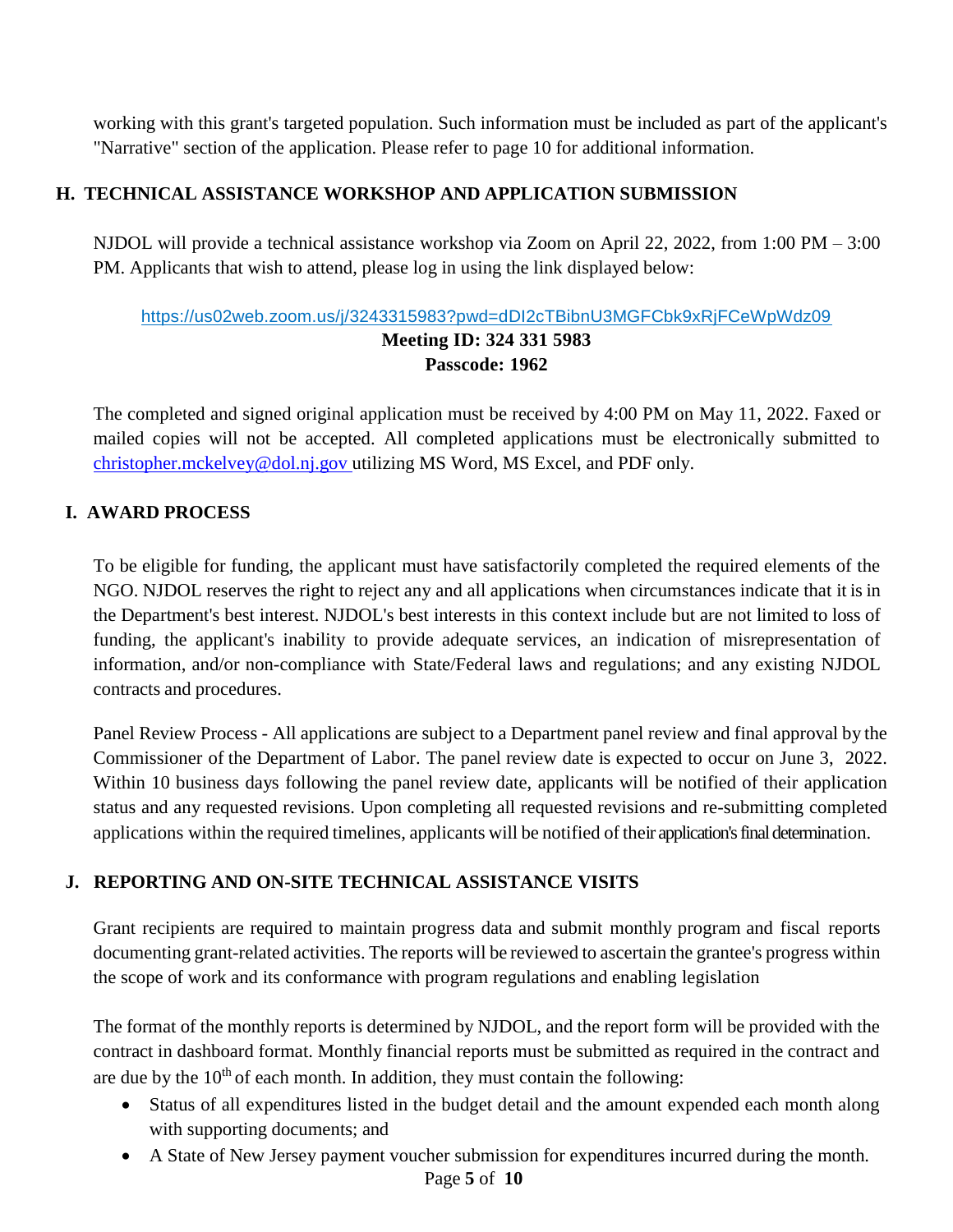All programs will receive a minimum of one on-site technical assistance visit. The purpose of the visit will be to assess progress toward the program goals and objectives and the integrity of the program model. Grantees will be required to submit additional reports as requested by NJDOL.

## **K. PROGRAM OUTCOMES**

Grantees are expected to attain the following outcomes during the funding period:

- 100% of participants must have an Assessment/Job Coaching/ Case Management by the grantee
- At least 60% of participants must have job placement with 30-day retention
- At least 80% of those participants placed must have job placement with 60-day retention.
- At least 55% of those participants placed must have job placement with 90-day retention.
- At least 50% of those participants placed must have job placement with 150-day retention.

The chart below details the maximum amount grantees can spend for required participant services. Please ensure budget submissions reflect the following funding allocations

| <b>Payment Benchmarks Worksheet</b>                 |                                                                                |                                                                              |  |  |  |
|-----------------------------------------------------|--------------------------------------------------------------------------------|------------------------------------------------------------------------------|--|--|--|
| <b>Benchmark</b>                                    | <b>Minimum Number of</b><br>participants expected to<br>achieve this benchmark | <b>Maximum payment per</b><br>participant achieving this<br><b>benchmark</b> |  |  |  |
| <b>Assessment/Job Coaching/Case Management</b>      | 100% of participants                                                           | \$600                                                                        |  |  |  |
| <b>Job Placement with 30-day retention</b>          | 60% of participants                                                            | \$900                                                                        |  |  |  |
| 60-day retention                                    | 80% of those placed                                                            | \$700                                                                        |  |  |  |
| 90-day retention                                    | 55% of those placed                                                            | \$700                                                                        |  |  |  |
| 150-day retention                                   | 50% of those placed                                                            | \$1,100                                                                      |  |  |  |
| Maximum payment if all benchmarks are met           |                                                                                | $$4,000$ (per client)                                                        |  |  |  |
| <b>Needs-Based Work Support - "Direct Services"</b> | <b>Based on</b><br>700 (total projected)<br><b>Participants</b>                | \$142.85                                                                     |  |  |  |
|                                                     |                                                                                |                                                                              |  |  |  |

Each applicant may use up to \$142.85 per client for Needs-Based Work Support direct services to the program participants. Examples of allowed services are transportation assistance, training, education, employer-required supplies, obtaining identification, and drivers' license reinstatement. The applicant must detail the specific services and the cost for the services in the budget summary.

The applicant's budget must be well-conceived and necessary for the implementation of the program. Final amounts will be determined at the time of pre-contract revisions. Ineligible, inappropriate, or undocumented costs will be removed from the funding request. Funds may only be used to support services specific to this award; hence, this funding may not be used to supplant or duplicate existing funding streams. Actual funding levels will depend on the availability of funds and satisfactory performance.

NJDOL reserves the right to rescind any unspent funds at the end of the grant. NJDOL also reserves the right to use this solicitation and competition to extend contracts of successful applicants for up to one year at a time, contingent upon available funding.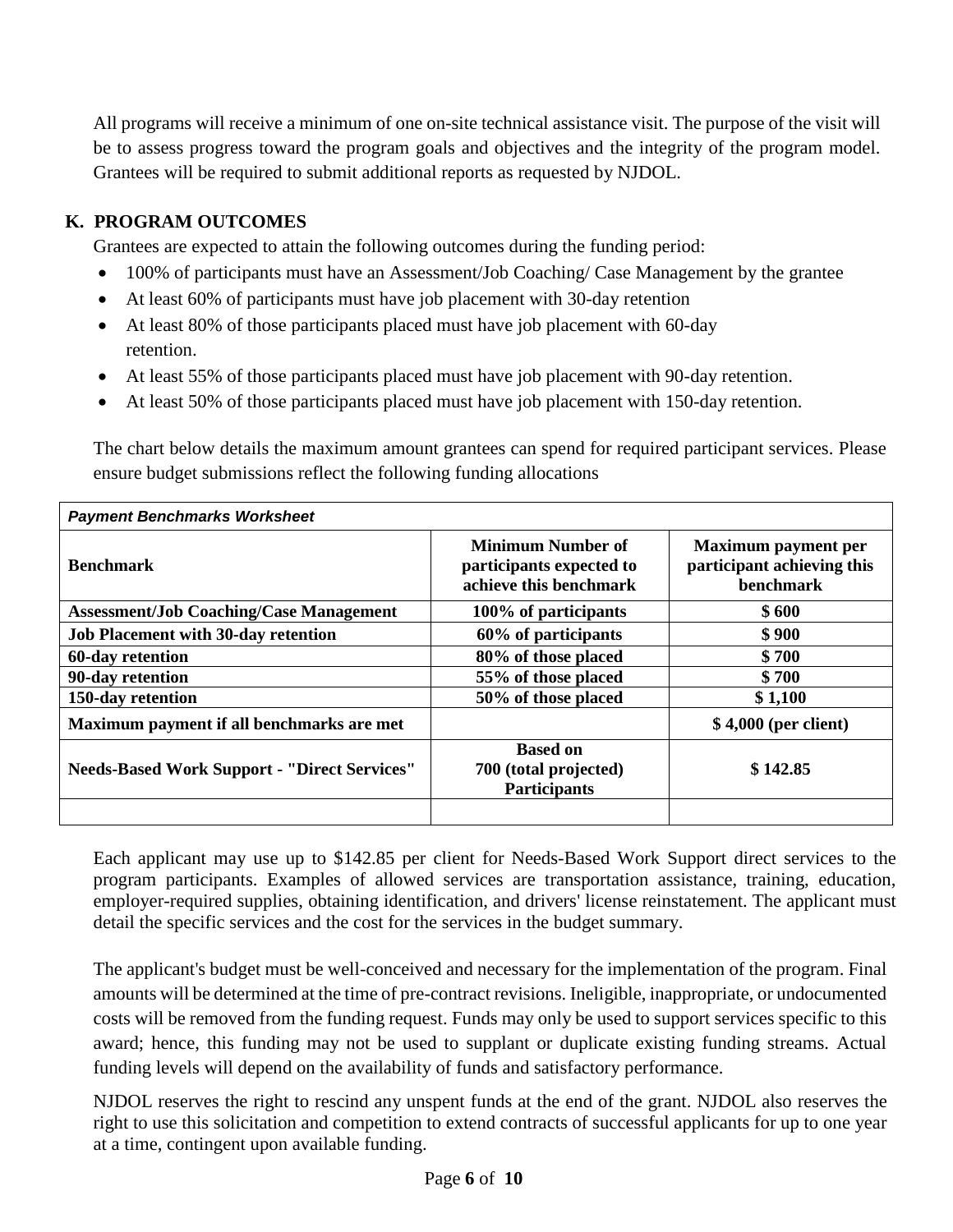## **L. PROPOSAL CONTENT AND CHECKLIST**

To ensure consistency and fairness of evaluation, NJDOL requires that each applicant seeking funding under this grant program submit an application that includes, at a minimum, the components listed below. All components in the proposal must be in the order listed. It is important to note that failure to include the required documentation may result in the application being removed from consideration for funding. NJDOL's Standard Assurances and Certification is expected to be read prior to application submission. A description of each component is listed in this section after the checklist.

| <b>Required</b> | <b>Form</b>                                                     |
|-----------------|-----------------------------------------------------------------|
|                 | <b>Applicant Title Page (Attachment A)</b>                      |
|                 | Letter(s) of Commitment from Partner(s) (WDB, Partner Agencies) |
|                 | <b>Statement of Need</b>                                        |
|                 | Narrative                                                       |
|                 | Organizational Commitment and Capacity                          |
|                 | <b>Training Curriculum and Schedule</b>                         |
|                 | <b>Budget Summary</b>                                           |
|                 | <b>Budget Instructions</b>                                      |
|                 | <b>Application Budget (Attachment B)</b>                        |
|                 | <b>Standard Assurances and Certifications (Attachment C)</b>    |

The Program Narrative must be produced using the following formatting requirements:

- Font Times New Roman, 12 point; Spacing double spaced;
- Margins 1" top and bottom and 1" side margins;
- Pages must be numbered  $-X$  of X pages, centered at the bottom of the page;
- Charts and graphs are allowed but must be clearly labeled and described;
- Applicant/Organization's name must be listed on each page;
- Proposals, including attachments, should not exceed 20 pages;
- Standard Assurances and Certifications are excluded from the 20-page count.

## **Explanation of Proposal Components**

- 1. Applicant Title Page (Attachment A) Complete all sections of the form and attach them to the front of the application. Ensure that all document sections are complete and all information is accurate on the form. The Chief Executive Officer must sign and date the form.
- 2. Letter(s) of Commitment from Partner(s) A letter of commitment from the applicant's local Workforce Development Board is required. Letters of commitment from other partners such as training providers, treatment providers, supportive service providers, and employers are encouraged. The letter(s) should indicate the specific activities the partner(s) will be involved in.
- 3. Statement of Need Demonstrate the need for the project in relation to the NGO. A need is defined as the difference between the current status and the outcomes that the applicant would like to achieve. Documentation may include a demographic description of your targeted area, including employers, jobs,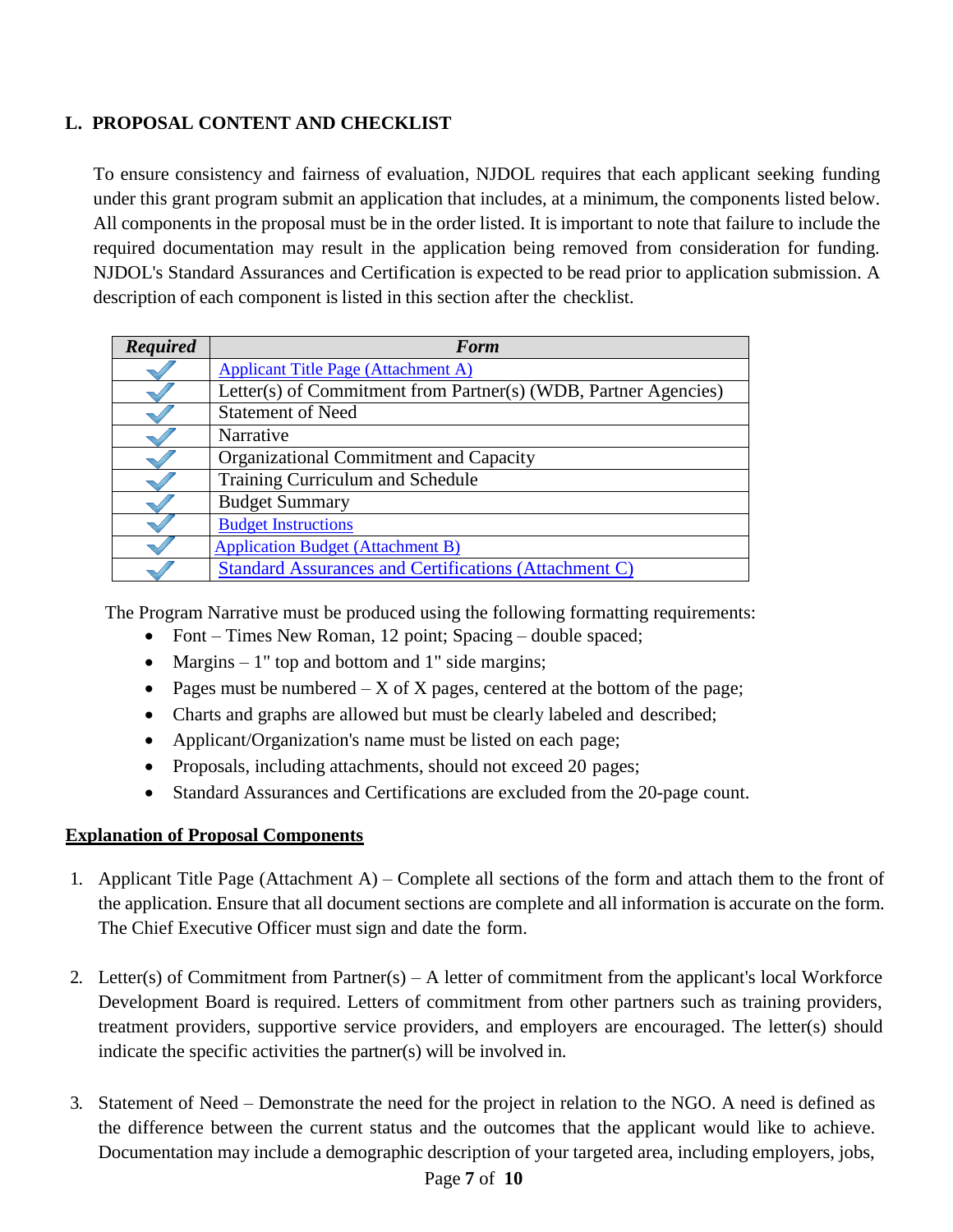and research relating to employment and training service delivery models for the target population.

- 4. Narrative In this section, the applicant is to provide an overview of how the services detailed in the scope of work will be implemented and the timeframes involved, explicitly addressing the following:
	- a. How the applicant's approach satisfies the requirements as stated in the NGO;
	- b. The applicant's understanding of the program expectations and outcomes as stated in the NGO;
	- c. Anticipated collaboration with other entities in the course of administering the program.
	- d. Resolutions to anticipated barriers and potential problems the applicant foresees itself and/or the State encountering in the successful realization of the initiative described herein; and
	- e. All other resources needed by the applicant to satisfy the contract requirements resulting from this NGO.
	- f. The best practice(s) that will be used in the design and implementation ofthe program.
	- g. Policies on protecting applicant personal identification information (PII) and medical information per the Health Insurance Portability and Accountability Act HIPAA).
- 5. Organizational Commitment and Capacity Applicants need to describe their commitment to addressing the conditions and/or needs identified in this NGO, including the existing organizational support for implementing the proposed project. Please include charts of staff names, titles, duties/responsibilities, and time allocation related to this grant. The applicant must also state they have the management information system (MIS), equipment, and capacity needed to properly track and report participant demographic and performance data to NJDOL and demonstrate the ability to complete all required monthly reports and requests for information in accordance with protocol and timelines established by NJDOL. The applicant should also describe their experience in conducting training that has supported justice-involved persons. Additionally, the applicant should focus on how previous experience will be applied to ensure the proposed project's successful implementation. The applicant should describe how they will establish networking, mentoring, and leadership opportunities during and after the project, particularly creating a workforce development infrastructure and possible continued employment for recipients.
- 6. Training Curriculum and Schedule It is required that each applicant submit a curriculum outlining the training modules that focus on basic skills instruction and workforce readiness instruction within this section of the NGO. Applicant must indicate the associated hours attributed to the completion of the training component of the proposal. Proposals that include training that leads to industry-recognized certificationwill be given special consideration.
- 7. Budget Summary– The budget summary must indicate all sources of funds and include the rationale for the uses of the performance-based award, with emphasis on the costs of the methods, staffing, marketing, training, equipment, and supplies needed to achieve the goals of this NGO.
- 8. Application Budget (Attachment B) The Application Budget must be fully supported by information provided in the Budget Summary. The organizational commitment and capacity section must substantiate the projected service numbers. Budgets will be reviewed using the State of New Jersey policies and regulations as a guideline.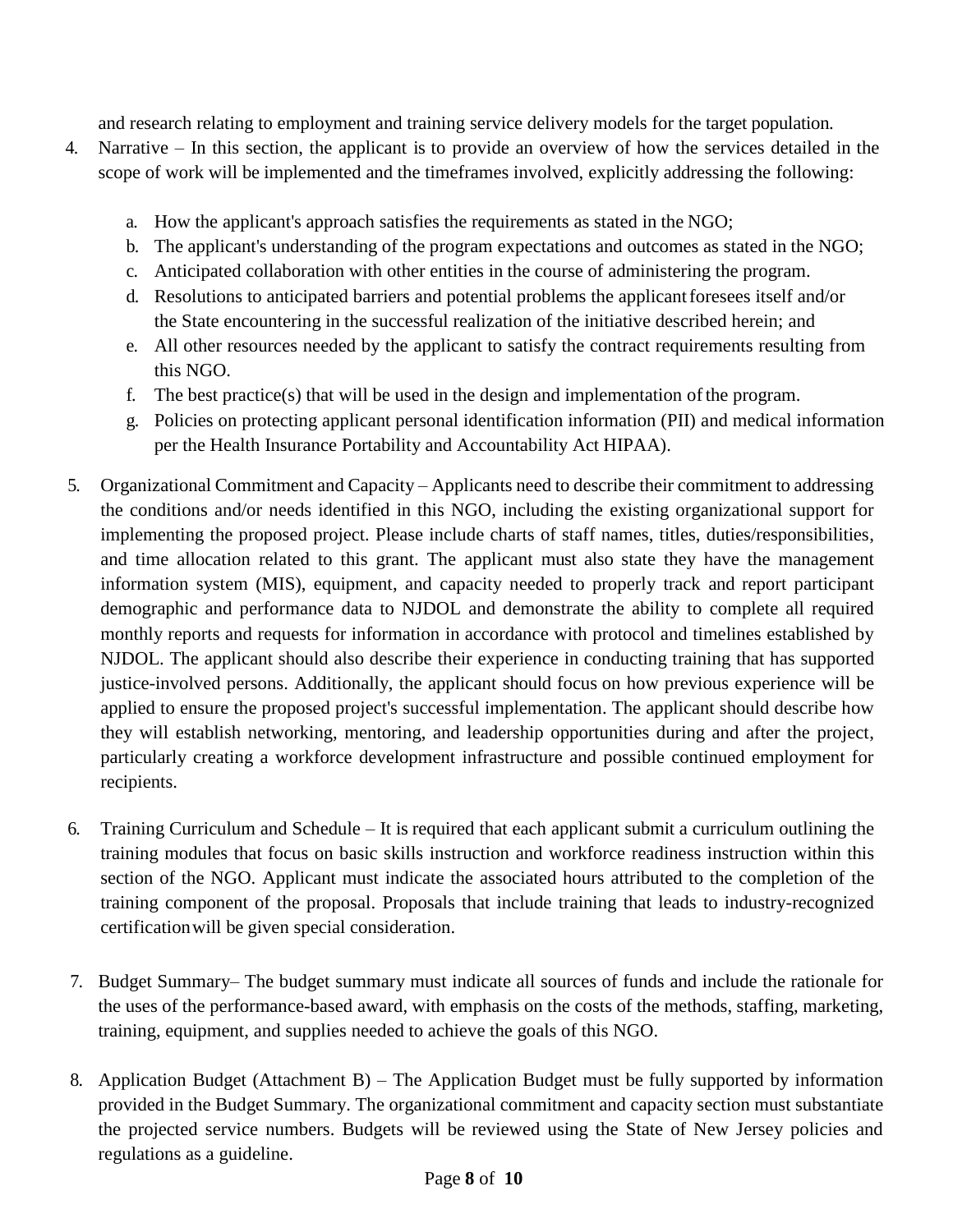- 9. Standard Assurances and Certifications (Attachment C) By submitting an application, the applicant implicitly agrees to the terms and conditions as outlined in the "Standard Assurances and Certifications." (Please click the link in the above chart).
- 10. Special Consideration Applicants who demonstrate leveraging of other funds to decrease the per-client cost and serve more participants will be awarded extra points. Applicants who wish to receive this special consideration must submit Letters of Commitment to verify the availability of matching funds with the application. The Federal Bonding Program (FBP) provides zero-cost fidelity bonds to companies on behalf of individuals with risk factors that may preclude them from securing employment. These individuals would not be able to secure a Federal fidelity bond due to their risk factors; however, once bonded by the FPB program, clients are therefore bondable for life. That status offers a better opportunity for advancement; therefore, applicants who have experience leveraging the Federal Bonding Program to secure bonds for individuals with significant barriers to employment will receive extra points.

#### **Evaluation Criteria**

This NGO is competitive and will be reviewed by a selection committee using a pre-established set of requirements, which will include, but not be limited to the following:

| <b>Evaluation Criteria</b>                          |                                                                                         | <b>Total</b><br><b>Points</b> |
|-----------------------------------------------------|-----------------------------------------------------------------------------------------|-------------------------------|
| <b>Programmatic:</b>                                |                                                                                         |                               |
|                                                     | Title Page signed and dated                                                             | 10                            |
|                                                     | <b>Standard Assurances and Certifications</b>                                           |                               |
|                                                     | signed and dated                                                                        |                               |
| <b>Program Narrative:</b>                           |                                                                                         |                               |
| $\bullet$                                           | Addresses all narrative summary items                                                   |                               |
| $\bullet$                                           | Compelling statement of need                                                            | 40                            |
| $\bullet$                                           | Summary of training curriculum and alignment with the NGO                               |                               |
| $\bullet$                                           | Strategy to ensure participant program completion, placement, and attendance tracking   |                               |
|                                                     | procedure/policy.                                                                       |                               |
| <b>Applicant Requirements:</b>                      |                                                                                         |                               |
|                                                     | Organizational commitment and capacity describe the applicant's experience and includes | 20                            |
|                                                     | information about their MIS system                                                      |                               |
| $\bullet$                                           | Letters of support                                                                      |                               |
| <b>Budget Summary and Application Budget:</b>       |                                                                                         |                               |
| $\bullet$                                           | Budget is reasonable                                                                    |                               |
| $\bullet$                                           | Budget is within the cost guidelines of the NGO                                         | 30                            |
| $\bullet$                                           | Budget Summary aligns with the Application Budget                                       |                               |
|                                                     | No calculation errors                                                                   |                               |
|                                                     |                                                                                         |                               |
| <b>Special Consideration (Extra Credit Points)*</b> |                                                                                         |                               |
|                                                     | Leverage of supporting programs and funding sources                                     | 10                            |
|                                                     | Utilization of Federal Bonding Program (# of NJDOL Federal Fidelity Bonds utilized)     |                               |